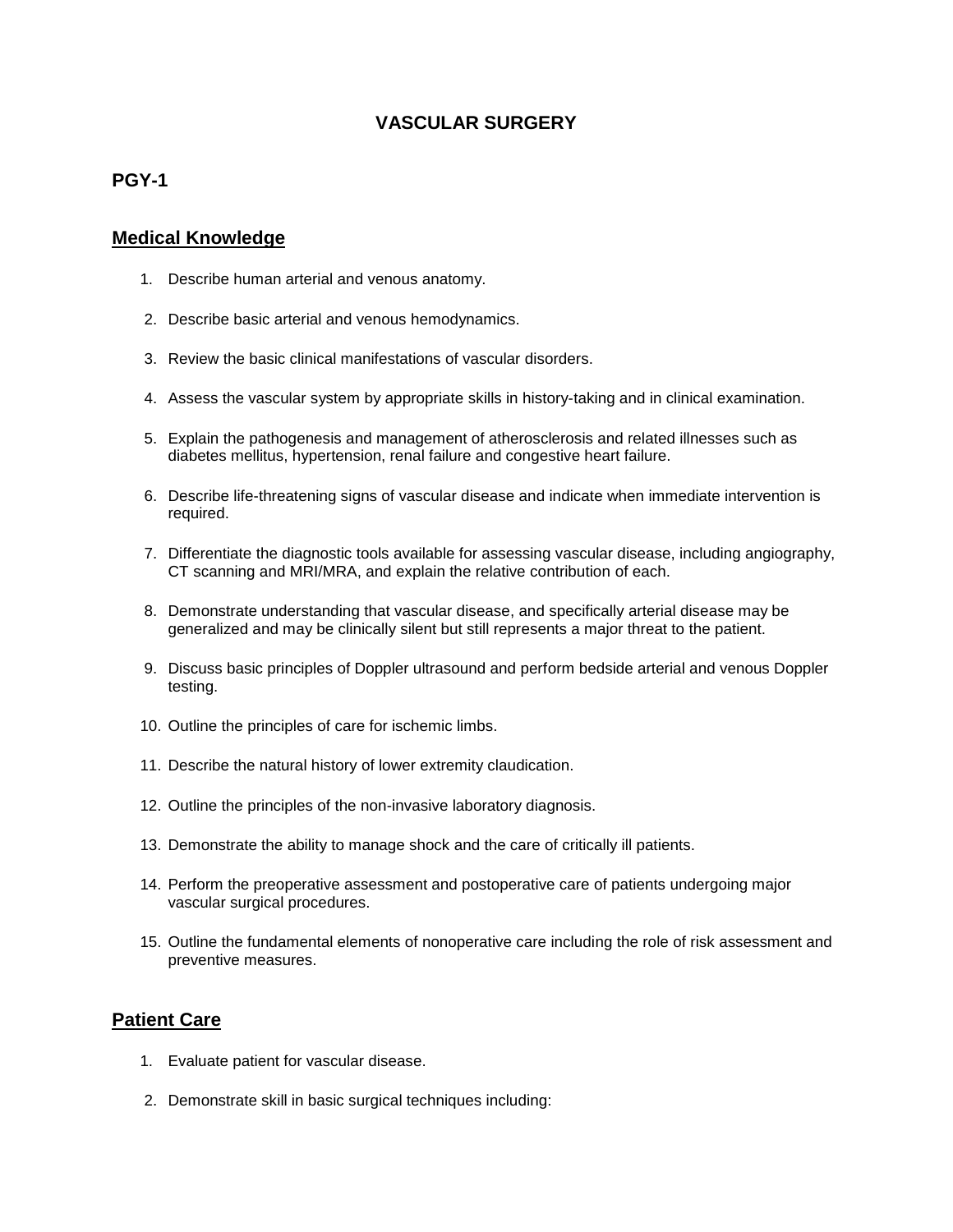- a. Knot tying
- b. Exposure and retraction
- c. Knowledge of instrumentation
- d. Incisions
- e. Closure of incisions
- 3. Participate in surgery for varicose vein disease including:
	- a. Ligation and stripping
	- b. Management of venous stasis ulcers
	- c. Management of venous thrombosis
- 4. Participate in amputations with specific attention to:
	- a. Demarcation levels
	- b. Control of toxicity
- 5. Demonstrate the ability to perform arterial access including:
	- a. Incisions
	- b. Closure of incision

### **Practice Based Learning**

Familiarity with the literature regarding surgical management of conditions afflicting the vascular surgery population including areas of controversy is also expected.

### **Interpersonal and Communication Skills**

- 1. The PGY 1 residents should instruct students about the preoperative and postoperative care of surgical patients and the principles of surgery.
- 2. Residents should develop good interpersonal skills with nurses, patients, and families.

### **Professionalism**

- 1. Demonstrate commitment to patient care and acquiring the necessary knowledge to successfully carry out the duties of a PGY 1 resident.
- 2. They are expected to attend vascular surgery clinics as assigned the equivalent of at least one full day a week.

### **Systems-Based Practice**

- 1. Develop an appreciation of multi-disciplinary approaches to Vascular surgery patients by participating in multi-disciplinary outpatient and inpatient activities.
- 2. Presentation of vascular surgery patients in multidisciplinary patient management conferences.

**PGY-3**

# **Medical Knowledge**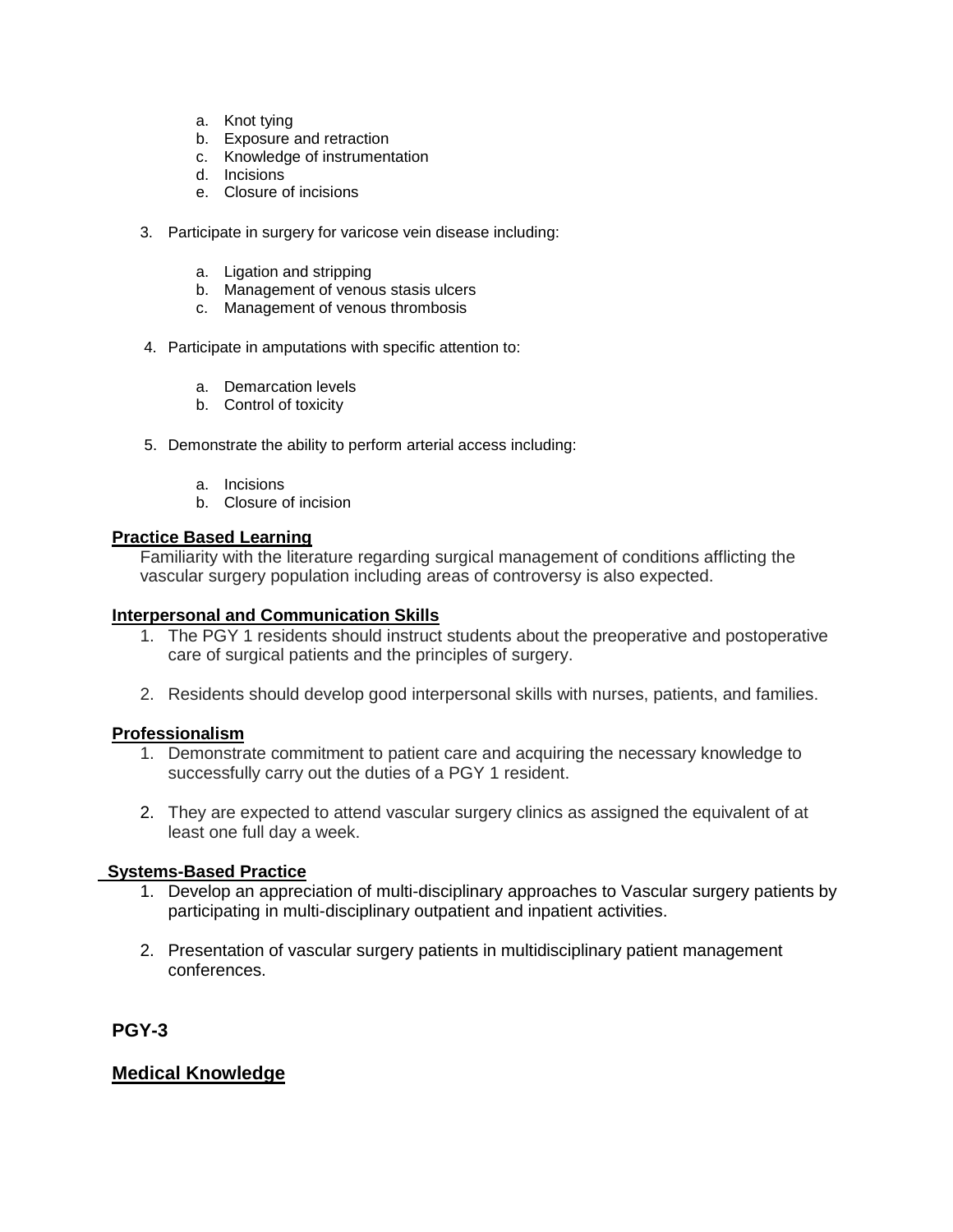- 1. Describe vascular anatomy and regional anatomy related to vascular disease.
- 2. Discuss the operative exposure of the major vessels.
- 3. Outline the indications for operations for claudication, abdominal aortic aneurysm, carotid stenosis, chronic mesenteric ischemia, popliteal aneurysm, and amputation.
- 4. Describe the indications for balloon angioplasty with(out) stenting with its risks and complications.
- 5. Describe the pathogenesis and complications of aneurysmal disease.
- 6. Discuss the etiology, microbiology and treatment of diabetic foot infection.
- 7. Explain the fundamental elements of nonoperative care in vascular disease, including the role of risk assessment and conservative and preventive measures.
- 8. Describe the pathophysiology of:
	- a. Claudication
	- b. TIA
	- c. Stroke
	- d. Mesenteric angina
	- e. Angina pectoris
	- f. Renovascular hypertension
	- g. A-V fistula
- 9. Explain the concept of critical arterial stenosis.
- 10. Differentiate acute arterial and acute deep venous occlusion.
- 11. Describe the pathology, diagnosis and management of acute arterial emergencies including:
	- a. Acute limb ischemia
		- i. Thrombotic
		- ii. Embolic
	- b. Acute Mesenteric Ischemia
	- c. Ruptured aortic aneurysm
	- d. Lower extremity sepsis
	- e. Retroperitoneal and iatrogenic hematomas
	- f. Iliofemoral DVT with phlegmasia
- 12. Discuss the principles of angiography, its indications and complications, including contrastinduced renal failure. Include the principles and techniques of intraoperative angiography.
- 13. Discuss the roles and indications for non-invasive vascular diagnosis including:
	- a. Duplex sonography
	- b. MR angiography
	- c. CT angiography
	- d. Physiologic vascular testing including pulse volume recordings and exercise treadmill
- 14. Discuss the principles of and contraindications for anticoagulation and thrombolytic therapy.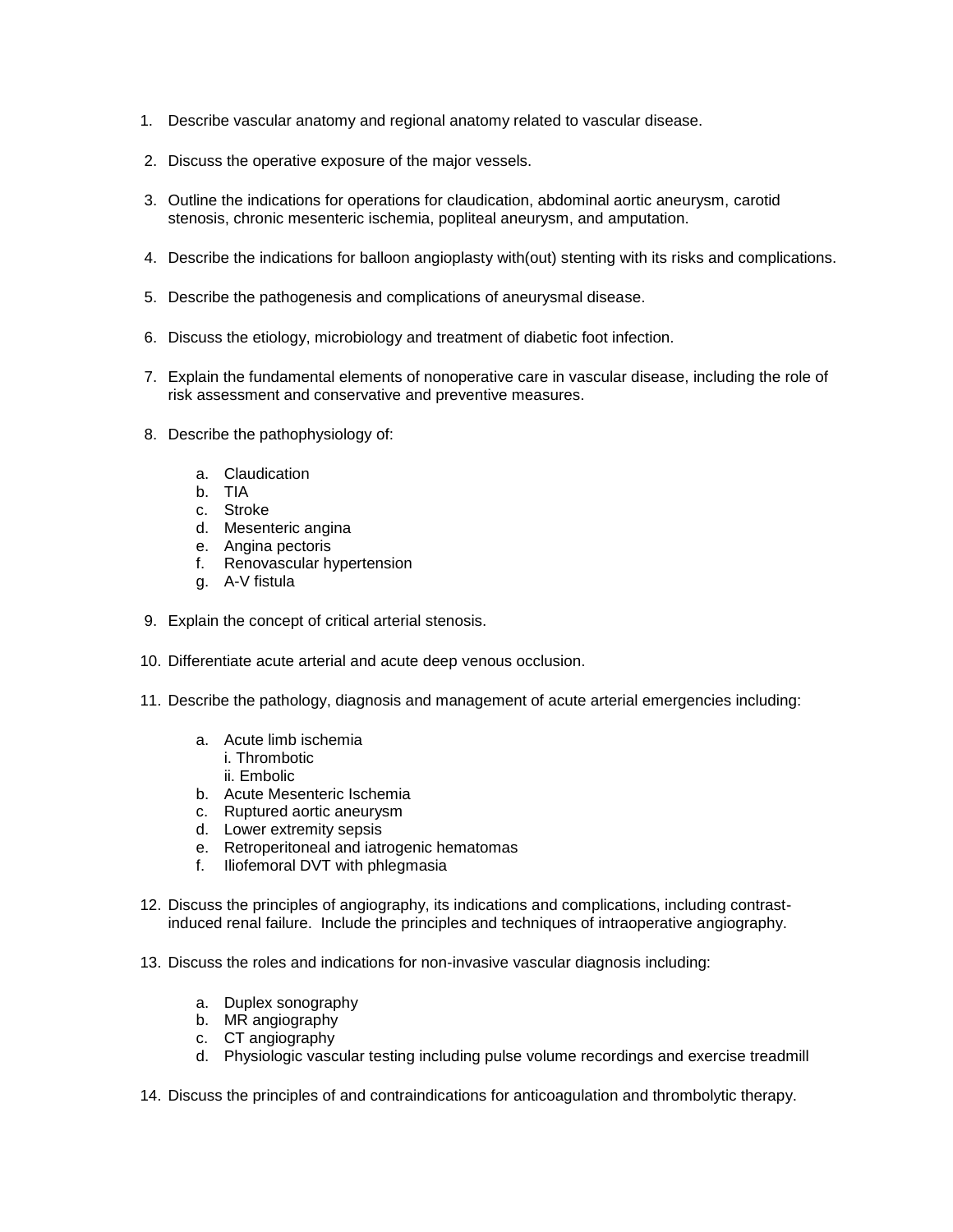- 15. Discuss the interaction of the vasoactive substances (prostaglandins, kinins, etc.) and their manipulation by various therapeutic medications.
- 16. Outline pharmacologic interventions available for patients with vascular disease including diagnostic and therapeutic options.
- 17. Discuss the general principles of vascular surgical technique including vascular control and suturing and procedures such as endarterectomy, angioplasty and bypass grafting.
- 18. Discuss the roles for endovascular treatments in the areas of:
	- a. Aortic aneurysm disease
	- b. Carotid stenosis
	- c. Renal artery stenosis
	- d. Claudication
- 19. Describe the use of adjunctive measures in the management of patients with vascular disease such as:
	- a. Antibiotics
	- b. Anticoagulants
	- c. Thrombolytic agents
	- d. Antiplatelet agents
- 1. Describe the common operative approaches to the vascular system.
	- a. Incisions and exposure
	- b. Handling of vascular tissues
	- c. Principles of vascular grafting
	- d. Emergency vascular surgery
	- e. Principles of endarterectomy
- 2. Demonstrate an understanding of the decision making in vascular surgery
	- a. Risk-reward ratio
	- b. Morbidity and mortality probability
	- c. Preoperative and postoperative assessment
	- d. Noninvasive laboratories, duplex scanning
	- e. Role of advanced radiologic techniques: Angioplasty, CT scanning, MRI/MRA

### **Patient Care**

- 1. Obtain vascular control of diseased or traumatically occluded blood vessels using:
	- a. Vascular clamp
	- b. Vessiloop
	- c. Balloon occlusion
- 2. Participate in thromboendarterectomy.
- 3. Demonstrate appropriate vascular suture techniques.